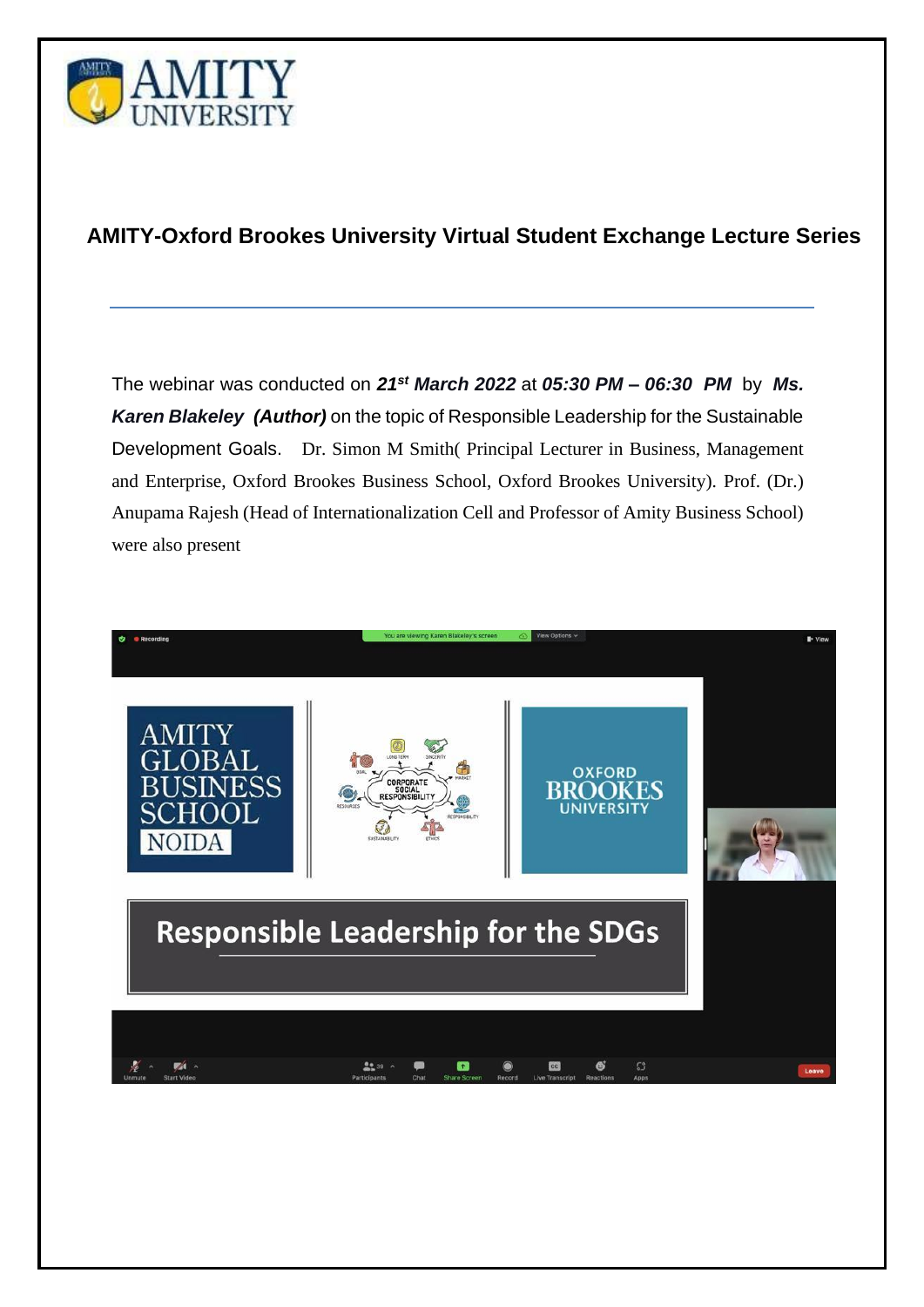Ms. Blakeley delivered a crucial lecture on the Sustainability Mindset Principles devised by Dr. Isabel Rimanoczy and covered the Responsible Leadership practices for the UN's Sustainable Development Goals (SDGs). As a prerequisite, the students were asked to watch a short 20-minute video, The Spring – The Charity: Water Story. Through the video, Ms. Blakeley raised some fundamental questions such as, how many mindsets can one see Scott Harrison demonstrating in the video as mentioned earlier, and what caused the change in the mentality of Scott Harrison to a more sustainability-oriented approach?

Bringing to the light, Ms. Blakeley elucidated on the Sustainability Mindset Principles by Rimanocy. The various principles are further divided into 4 different parts: -

- 1. Ecological Worldview
	- Ecoliteracy
	- Individual's contribution
- 2. Systems Perspective
	- Long-term thinking
	- Flows in cycle
	- Inter-connectedness
- 3. Emotional Intelligence
	- Creative Innovation
	- Reflection
	- Self-awareness
- 4. Spiritual Intelligence
	- Purpose
	- Oneness with nature
	- **Mindfulness**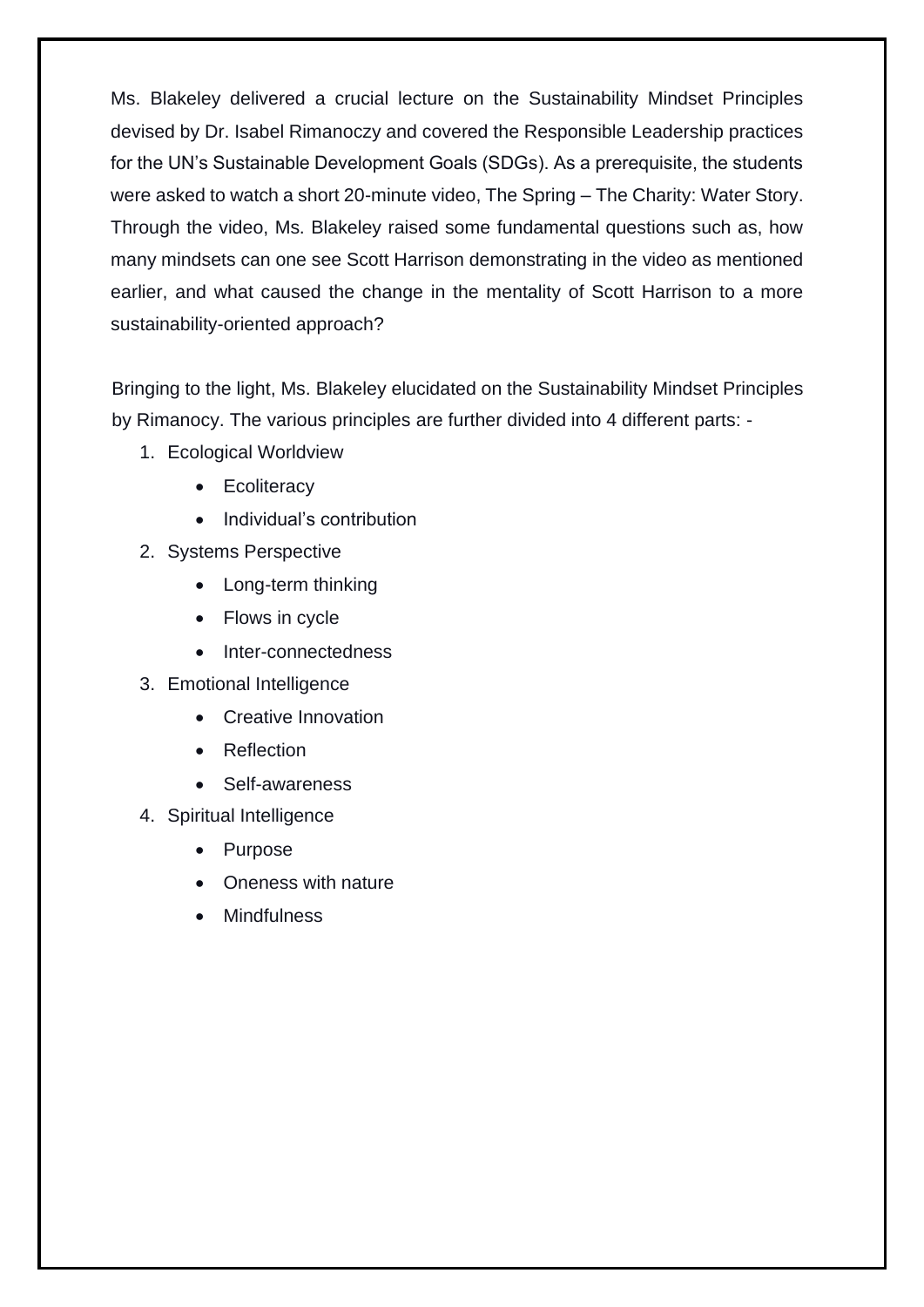

Moving forward with the lecture, Ms. Blakeley explained the Single Loop Learning by Argyris. The learning states that Single Loop appears to be present when goals, values, framework, and take for granted strategies. The principle focuses on the techniques and making these techniques more and more efficient. Another learning given by Argyris is the Double Loop Learning; this raises other crucial questions: Why should one accomplish a particular goal? What makes the goal valuable?, What makes it catastrophic? The Double Loop points out the mutation in the fundamental premise of the purpose, about what is the 'job'.

Ms. Blakely also brought forward Kate Raworth's opinion on mindsets, paradigms, worldviews, and mental models. According to Kate, interrelated beliefs, judgments, values, feelings, and actions form a lens through which we filter, judge, and interpret events and ideas. These are the 'stories' through which we view the world and believe to be true.

The lecture was attended by many students from both the Business Schools and the faculty. More than 100 students from Amity Business School and 25 students from Oxford Brookes Business School were in the gathering. The coordinator for the session was Dr. Simon M. Smith and Dr. Anupama Rajesh.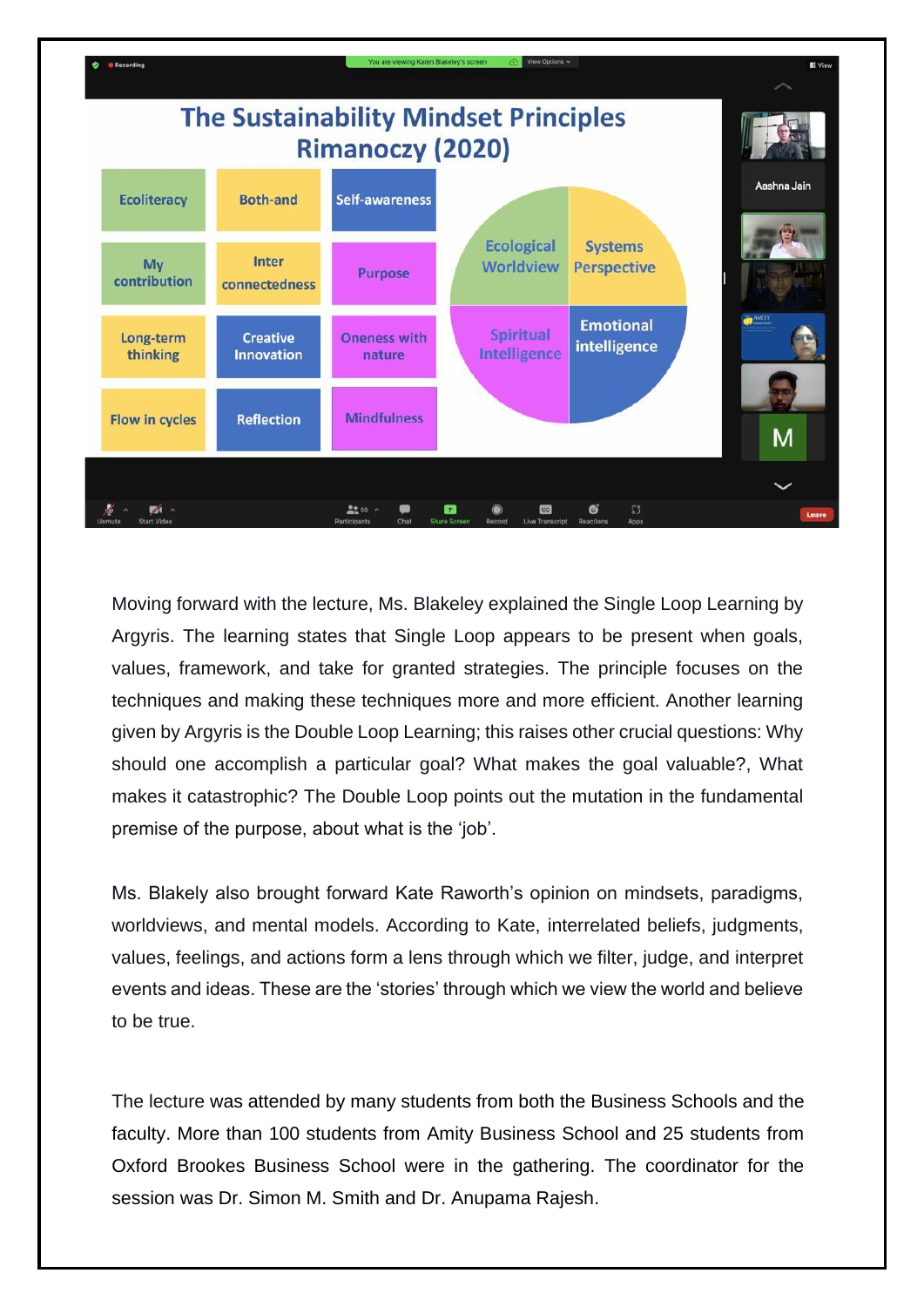## Single-Loop Learning (Argyris, 1991)

**Single loop learning** appears to be present when goals, values, frameworks, and to a significant extent, strategies are taken for granted. The emphasis is on 'techniques and making techniques more efficient'.



Aashna Jain

M

| Unmute | 差。 赋。<br>Start Video | Participants Chat Share Screen Record Live Transcript Reactions |  |  | Apps |
|--------|----------------------|-----------------------------------------------------------------|--|--|------|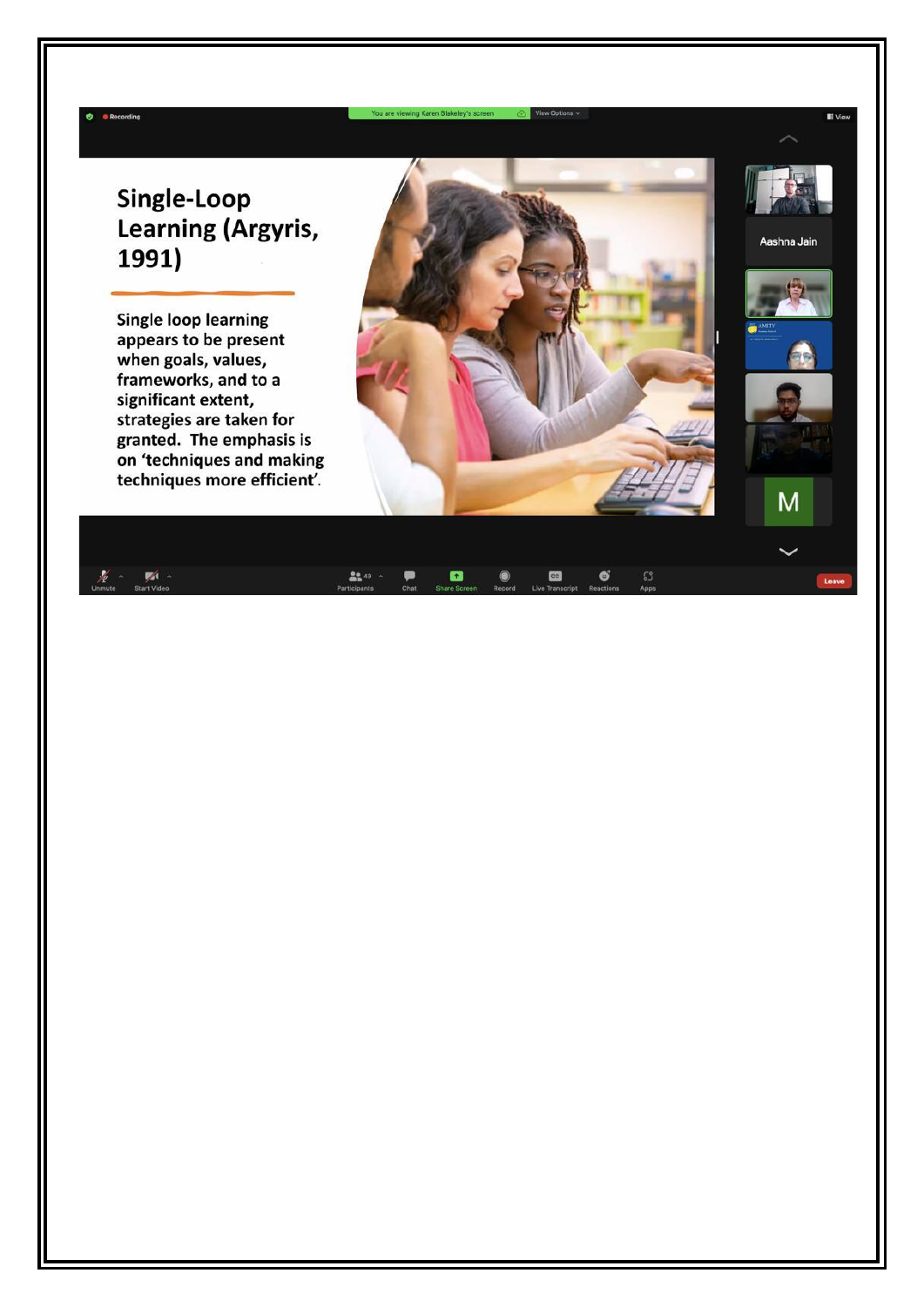

٠ **B** Recording



 $22.51 -$ 

 $\mathbb{R}^2$ 

63

## **Charity: Water Video** Group work: 10 mins

zí

- How many mindset changes<br>did you notice?
- How would you differentiate<br>between major mindset<br>change (double loop<br>learning) and minor mindset<br>change (single loop learning)<br>in the video?
- What mindset do you think<br>is being displayed in the video in terms of the relationship between developed and developing<br>countries?
- What do we learn about<br>altruism in the video?

cc

 $\mathbb{S}^3$ 

Ø



**SI** View